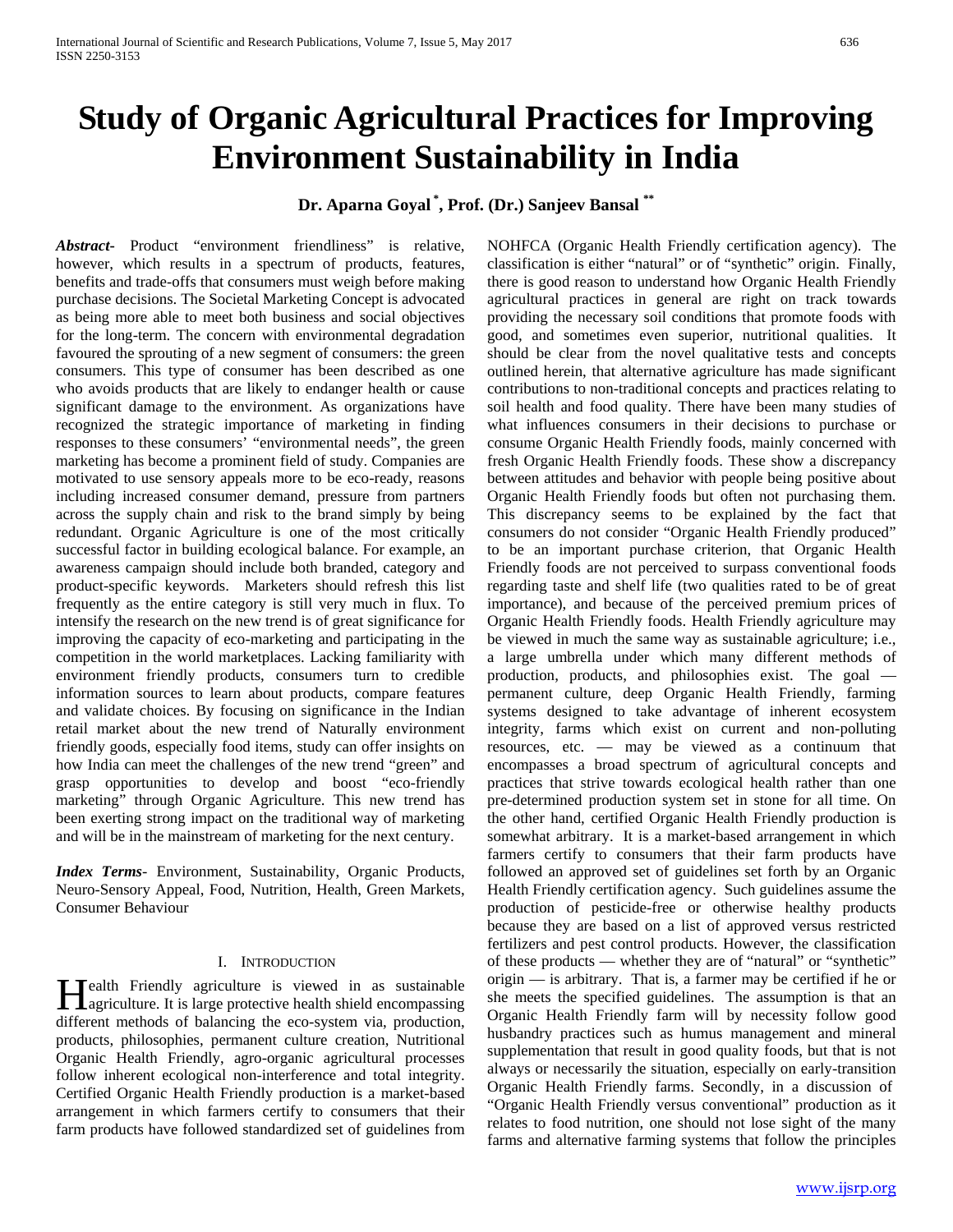of Organic Health Friendly agriculture, but do not follow certified Organic Health Friendly production practices. Finally, there is good reason to understand how Organic Health Friendly agricultural practices in general are right on track towards providing the necessary soil conditions that promote foods with good, and sometimes even superior, nutritional qualities. It should be clear from the novel qualitative tests and concepts outlined herein, that alternative agriculture has made significant contributions to non-traditional concepts and practices relating to soil health and food quality. There have been many studies of what influences consumers in their decisions to purchase or consume Organic Health Friendly foods, mainly concerned with fresh Organic Health Friendly foods. These show a discrepancy between attitudes and behavior with people being positive about Organic Health Friendly foods but often not purchasing them. This discrepancy seems to be explained by the fact that consumers do not consider "Organic Health Friendly produced" to be an important purchase criterion, that Organic Health Friendly foods are not perceived to surpass conventional foods regarding taste and shelf life (two qualities rated to be of great importance), and because of the perceived premium prices of Organic Health Friendly foods. Deteriorating Environment and Shortage of Resources, has weakened its capabilities to combat natural adversities and incurred many droughts and floods year after year.

 While the term "sustainability" is not a household word yet, it is an umbrella term for six key values: healthier, local, social responsibility, environmental responsibility, simple living and control. Each value has unique sentiments that evolve as consumers' experiences with the external world change over time. While affluent regions and social classes struggle with surplus production and surplus consumption, close to one fifth of the global population lives in a state of constant undernourishment. In many regions subsistence production of basic foods is restricted by lack of access to capital, land and water. At the same time, more favored growing areas within the same countries are used for commercial production of specialty crops or animal feed destined for export to affluent regions. Thus the major constraints to achieving universal food security, now enshrined as one of the Millennium Development Goals (MDGs) are found in social, economic and political conditions more than in problems regarding productive capacity. The main solutions to food security problems will therefore be found in social, economic and political improvements. Nevertheless, demand for food will increase in the future, and choices about production methods do also influence access to food, so there are reasons why production issues need to be addressed.

#### II. MATERIALS AND METHODS

 Research included study of trends in the food industry, and interviews with distributors, retailers, food service representatives and farmers. The study examined the processing, logistical, and distribution, challenges for small-to-midsize companies; and makes recommendations for farmer-owned or farmer-involved businesses.

 This research examined the markets in the food service sectorsto identify:

1. Potential growth opportunities,

- 2. Product categories with the most market demand and potential,
- 3. Requirements needed to meet customer expectations, and
- 4. Lessons learned from other grower-owned businesses.

## **Shift to Values-based Purchasing**

 In addition to health, 'values' are also an increasing factor in consumer purchase decisions. Recent consumer research conducted by The Hartman Group indicates there is a very large consumer segment, as high as 75%, showing at least some preference for products that represent their values. These consumers seek emotional validation from the products they purchase, and want to demonstrate their values through their purchases. This shift towards values-based purchasing is occurring in consumer markets around the worldIn response to pressure, companies have introduced new product sourcing criteria and management policies. Some companies are taking a proactive stance on issues in order to promote a positive public image, reduce risks, reduce costs, introduce new brands and capitalize on emerging markets.

#### III. ANALYSIS & REPORTING

 1. Non eye-tracked Accompanied Shop (AST) screener (adapted for eyetracking shopping quotas)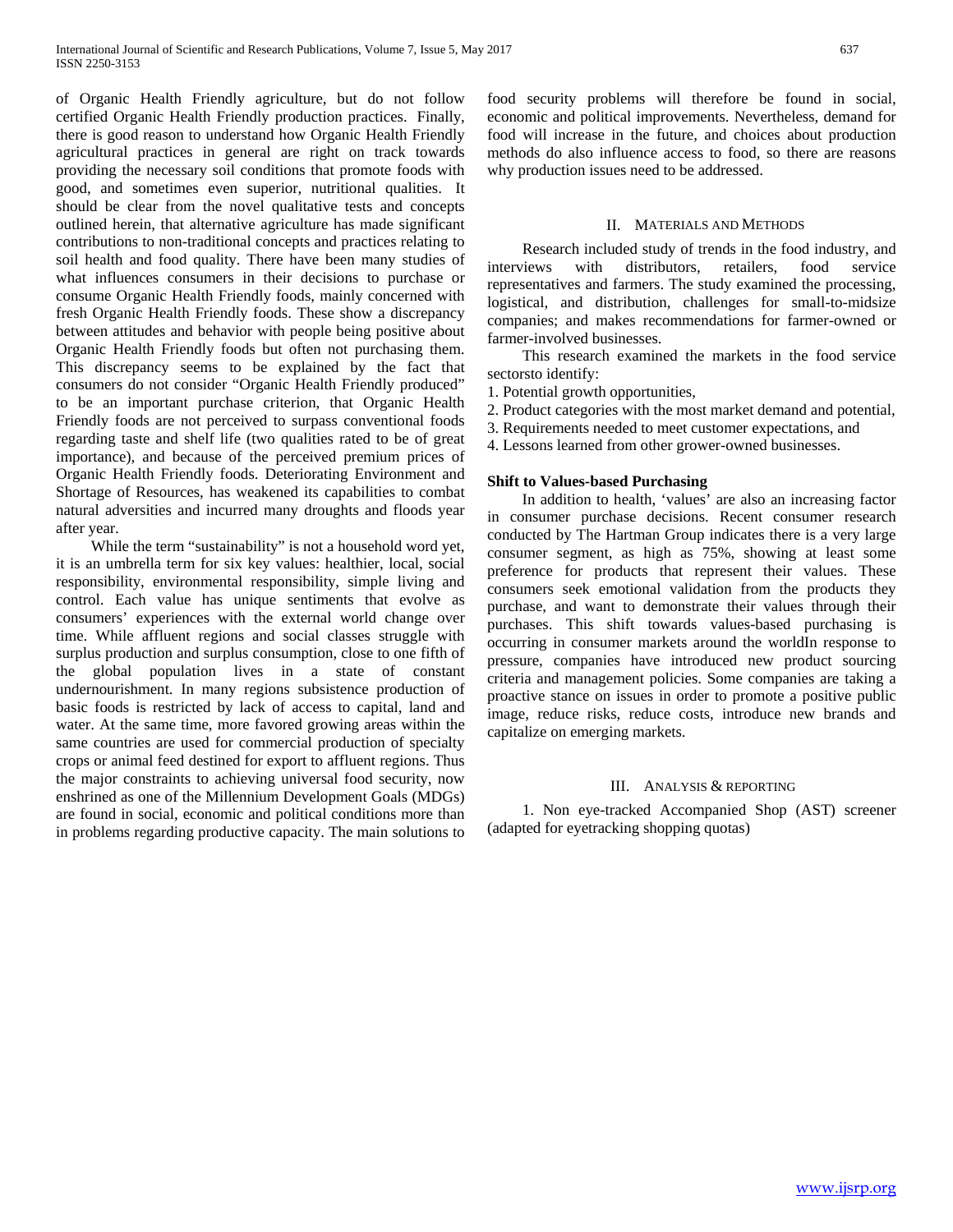| <b>SEX OF RESPONDENT</b><br>Max: 3/4 female                                                                                                              | Code<br>$\overline{1}$<br>$\overline{2}$                      | Route                        | <b>OCCUPATION OF CIE</b><br>Occupation                                                                                                                             |
|----------------------------------------------------------------------------------------------------------------------------------------------------------|---------------------------------------------------------------|------------------------------|--------------------------------------------------------------------------------------------------------------------------------------------------------------------|
| AGE: (WRITE IN) _______<br>$26 - 35$<br><b>GOOD MIX OF AGES</b><br><b>GOOD MIX OF LIFESTAGES:</b><br>Pre family<br>Family<br>Post family (Empty nesters) | $\mathbf{1}$<br>$\overline{2}$<br>3<br>4<br>-5<br>1<br>2<br>3 | <b>CLOSE</b><br><b>CLOSE</b> | <b>OCCUPATION OF RESPONDENT</b><br><b>SOCIAL GRADE (UK)</b><br>A<br>$2 - 1$<br>в<br>C1.<br>C <sub>2</sub><br>ALL RESPONDENTS ABCIC2 E- A GOOD MIX<br><b>PLEASE</b> |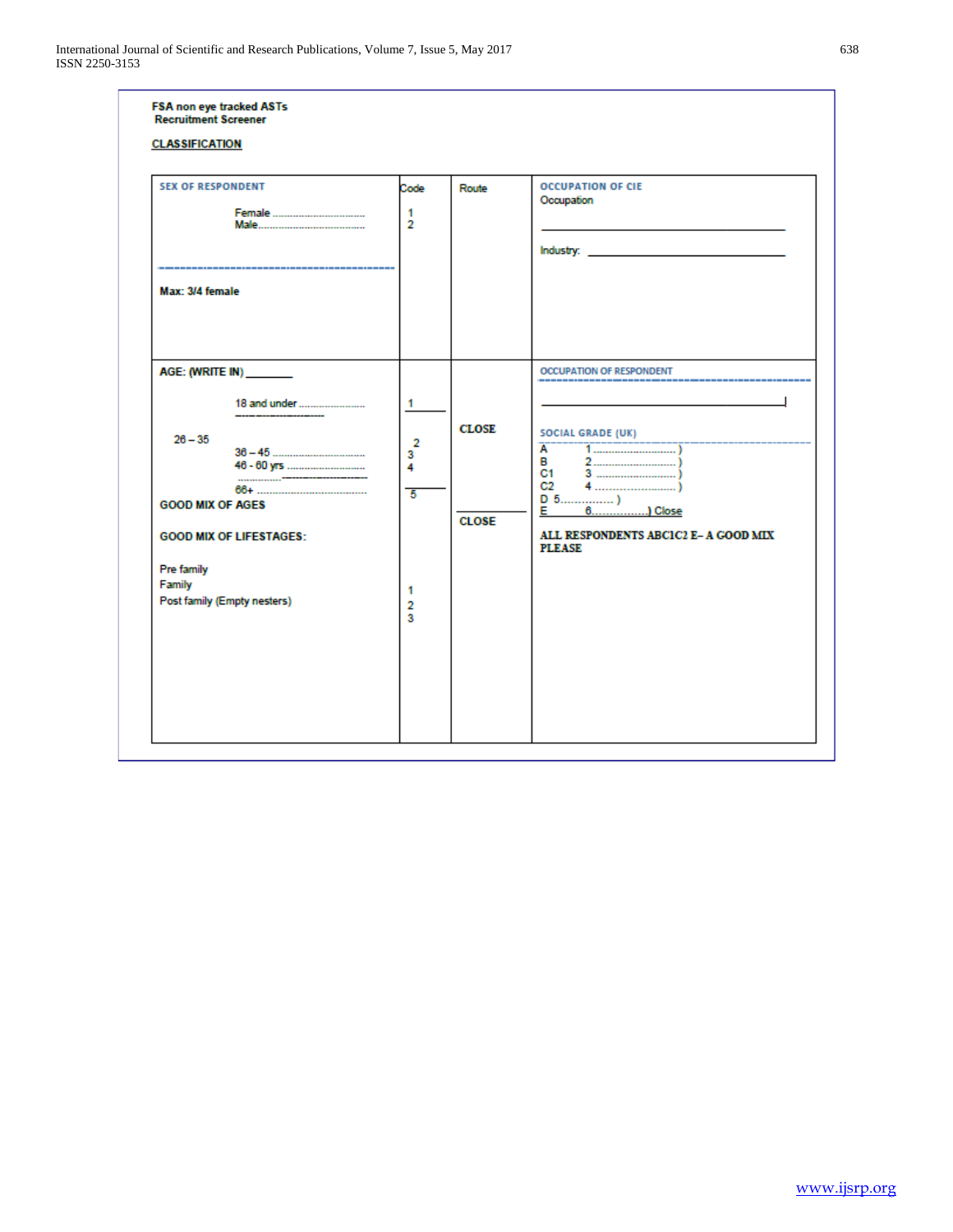|                                                                                                                                                                                                                                                                                                                                                                                                  | FSA non eye tracked ASTs<br><b>SCREENING QUESTIONNAIRE</b>                                                                                                                                                                     |                                                              |    |  |  |  |
|--------------------------------------------------------------------------------------------------------------------------------------------------------------------------------------------------------------------------------------------------------------------------------------------------------------------------------------------------------------------------------------------------|--------------------------------------------------------------------------------------------------------------------------------------------------------------------------------------------------------------------------------|--------------------------------------------------------------|----|--|--|--|
| Good morning/afternoon/evening, my name is  from Ipsos MORI, an independent market research agency based in<br>London. . We are conducting a project with consumers, and I wonder if you would like to take part? Could I ask you a few<br>questions to see if you would be eligible for the study? If you are, we'll be inviting you to participate in this research.<br>Female 1<br>Male<br>-2 |                                                                                                                                                                                                                                |                                                              |    |  |  |  |
|                                                                                                                                                                                                                                                                                                                                                                                                  |                                                                                                                                                                                                                                |                                                              |    |  |  |  |
|                                                                                                                                                                                                                                                                                                                                                                                                  |                                                                                                                                                                                                                                | <b>YES</b>                                                   | NO |  |  |  |
|                                                                                                                                                                                                                                                                                                                                                                                                  | ADVERTISING AGENCY                                                                                                                                                                                                             | <b>CLOSE</b>                                                 |    |  |  |  |
|                                                                                                                                                                                                                                                                                                                                                                                                  | <b>MARKET RESEARCH</b>                                                                                                                                                                                                         | <b>CLOSE</b>                                                 |    |  |  |  |
|                                                                                                                                                                                                                                                                                                                                                                                                  | JOURNALISM / PRESS                                                                                                                                                                                                             | <b>CLOSE</b>                                                 |    |  |  |  |
| <b>MARKETING</b>                                                                                                                                                                                                                                                                                                                                                                                 |                                                                                                                                                                                                                                | <b>CLOSE</b>                                                 |    |  |  |  |
|                                                                                                                                                                                                                                                                                                                                                                                                  | PSYCHOLOGY / SOCIOLOGY / ANTHROPOLOGY                                                                                                                                                                                          | <b>CLOSE</b><br><b>CLOSE</b><br><b>CLOSE</b><br><b>CLOSE</b> |    |  |  |  |
|                                                                                                                                                                                                                                                                                                                                                                                                  | WHOLESALE/RETAIL/MANUFACTURE OF FOOD OR ALCOHOLIC DRINKS                                                                                                                                                                       |                                                              |    |  |  |  |
|                                                                                                                                                                                                                                                                                                                                                                                                  | Any medical field, St John's, doctor, pharmacist, etc                                                                                                                                                                          |                                                              |    |  |  |  |
|                                                                                                                                                                                                                                                                                                                                                                                                  | Any nutritionalist or dietician                                                                                                                                                                                                |                                                              |    |  |  |  |
|                                                                                                                                                                                                                                                                                                                                                                                                  | Any graphic design or package design field                                                                                                                                                                                     | <b>CLOSE</b>                                                 |    |  |  |  |
|                                                                                                                                                                                                                                                                                                                                                                                                  | $PROFESSIONS \rightarrow CLOSE$<br>What is your current occupation, and in which field?                                                                                                                                        |                                                              |    |  |  |  |
|                                                                                                                                                                                                                                                                                                                                                                                                  | WRITE IN: WELL ARE AN ARRAIGNMENT OF THE CONTRACTOR                                                                                                                                                                            |                                                              |    |  |  |  |
|                                                                                                                                                                                                                                                                                                                                                                                                  | And the occupation of your partner / spouse? And in which field?                                                                                                                                                               |                                                              |    |  |  |  |
| Q.2a<br>Q.2b                                                                                                                                                                                                                                                                                                                                                                                     | WRITE IN: WELL ARE AN ARRAIGNMENT OF THE CONTROL OF THE CONTROL OF THE CONTROL OF THE CONTROL OF THE CONTROL OF THE CONTROL OF THE CONTROL OF THE CONTROL OF THE CONTROL OF THE CONTROL OF THE CONTROL OF THE CONTROL OF THE C |                                                              |    |  |  |  |
|                                                                                                                                                                                                                                                                                                                                                                                                  |                                                                                                                                                                                                                                |                                                              |    |  |  |  |
| Q.3a.                                                                                                                                                                                                                                                                                                                                                                                            | Have you ever participated in a group discussion, interview or accompanied shop for market research?                                                                                                                           |                                                              |    |  |  |  |
|                                                                                                                                                                                                                                                                                                                                                                                                  |                                                                                                                                                                                                                                |                                                              |    |  |  |  |
| Q.3b                                                                                                                                                                                                                                                                                                                                                                                             | How many times have you participated in a group discussion / interview / accompanied shop?<br>NOTE NUMBER                                                                                                                      |                                                              |    |  |  |  |
|                                                                                                                                                                                                                                                                                                                                                                                                  | IF 3 OR MORE ASK. How long ago were these?                                                                                                                                                                                     |                                                              |    |  |  |  |
| Q.3c                                                                                                                                                                                                                                                                                                                                                                                             | When did you last participate in a group discussion / interview / accompanied shop?                                                                                                                                            |                                                              |    |  |  |  |
|                                                                                                                                                                                                                                                                                                                                                                                                  | <b>NOTE <i>NOTE</i></b>                                                                                                                                                                                                        |                                                              |    |  |  |  |

 $Q.3d$ What was the subject of the last group discussion / interview / accompanied shop you took part in?

NOTE\_

T

NB= NON ELIGIBLE IF PARTICIPATED IN GROUP DISCUSSIONS/INTERVIEW ON RETAILERS/SUPERMARKETS OR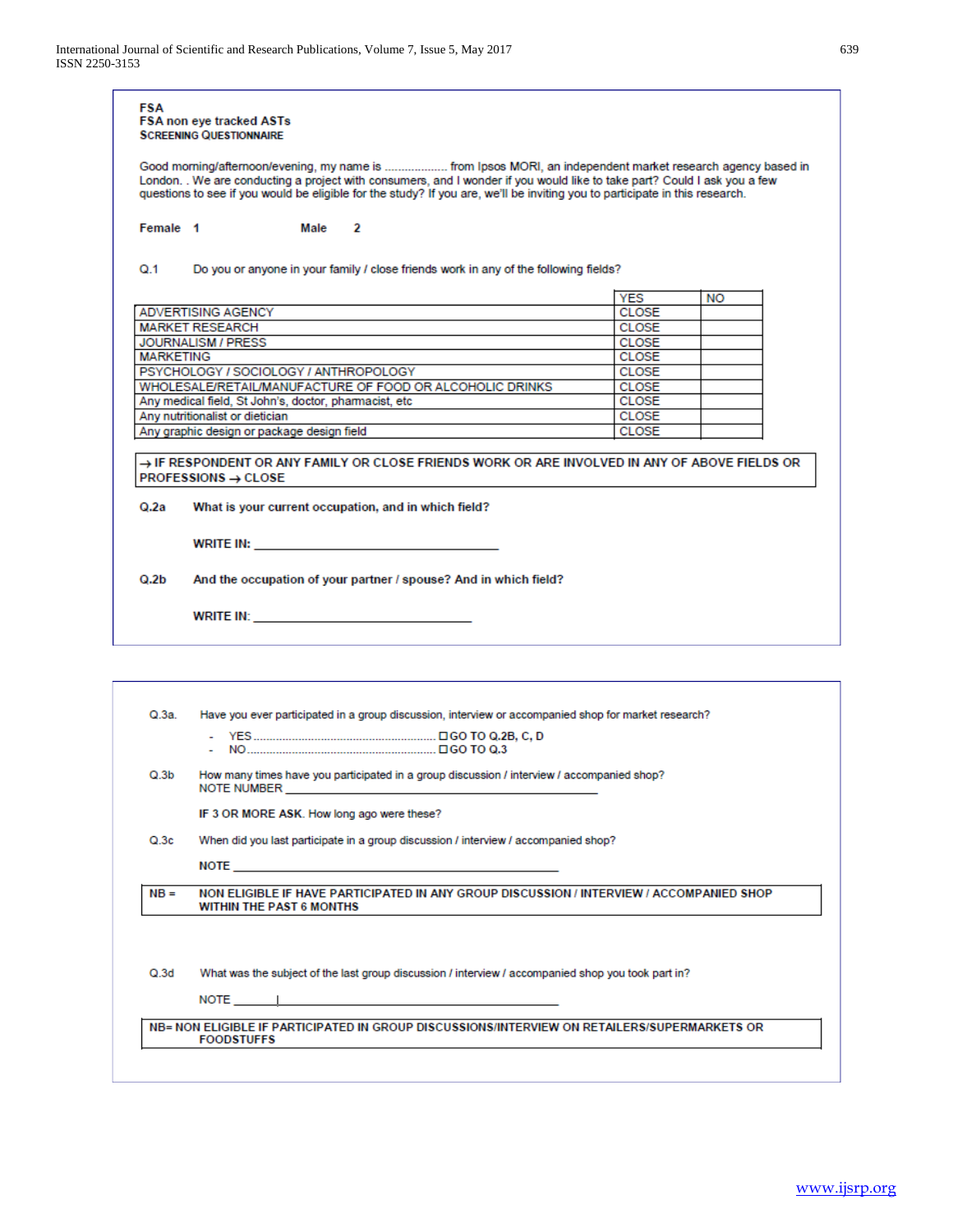| $Q_4$               | Can you tell me which of the following represents your current life stage?                                                                                                                                                                                   |        |                                                      |
|---------------------|--------------------------------------------------------------------------------------------------------------------------------------------------------------------------------------------------------------------------------------------------------------|--------|------------------------------------------------------|
|                     | Single, living with parents<br>Single living in flat/house share<br>Single/married/cohabiting with no children<br>Single/married/cohabiting with children<br>Single/married/cohabiting - all children adults and living away from home<br><b>Post family</b> | Family | <b>Pre family</b><br><b>Pre family</b><br>Pre family |
| <b>Check quotas</b> |                                                                                                                                                                                                                                                              |        |                                                      |
| Q.5a                | Who is responsible for the bulk of your household's grocery shopping?                                                                                                                                                                                        |        |                                                      |
|                     | Me, principally<br><b>DALL MUST CODE</b>                                                                                                                                                                                                                     |        |                                                      |
|                     | My partner, exclusively<br><b>DCLOSE</b>                                                                                                                                                                                                                     |        |                                                      |
| Q.6a                | (For info)<br>Is this store, the store that you                                                                                                                                                                                                              |        |                                                      |
|                     | currently use most regularly for the bulk of your grocery shopping<br>(i.e. where you tend to spend the most on food and groceries i.e. weekly /fortnightly / monthly shop)<br>п                                                                             |        |                                                      |
|                     | currently use most regularly for top-up grocery shopping?<br>O                                                                                                                                                                                               |        |                                                      |
|                     | Store you occasionally/ infrequently use for the bulk of your grocery shopping<br>(i.e. where you tend to spend the most on food and groceries)<br>O                                                                                                         |        |                                                      |
|                     | What store(s) do you use most regularly/frequently for the bulk of your grocery shopping                                                                                                                                                                     |        |                                                      |
|                     | NOTE And the state of the state of the state of the state of the state of the state of the state of the state of the state of the state of the state of the state of the state of the state of the state of the state of the s                               |        |                                                      |
|                     | Store you occasionally / infrequently use or top-up grocery shopping?<br>□                                                                                                                                                                                   |        |                                                      |
|                     | What store(s) do you use most regularly/frequently for your top-up grocery shopping                                                                                                                                                                          |        |                                                      |
|                     | NOTE                                                                                                                                                                                                                                                         |        |                                                      |
|                     |                                                                                                                                                                                                                                                              |        |                                                      |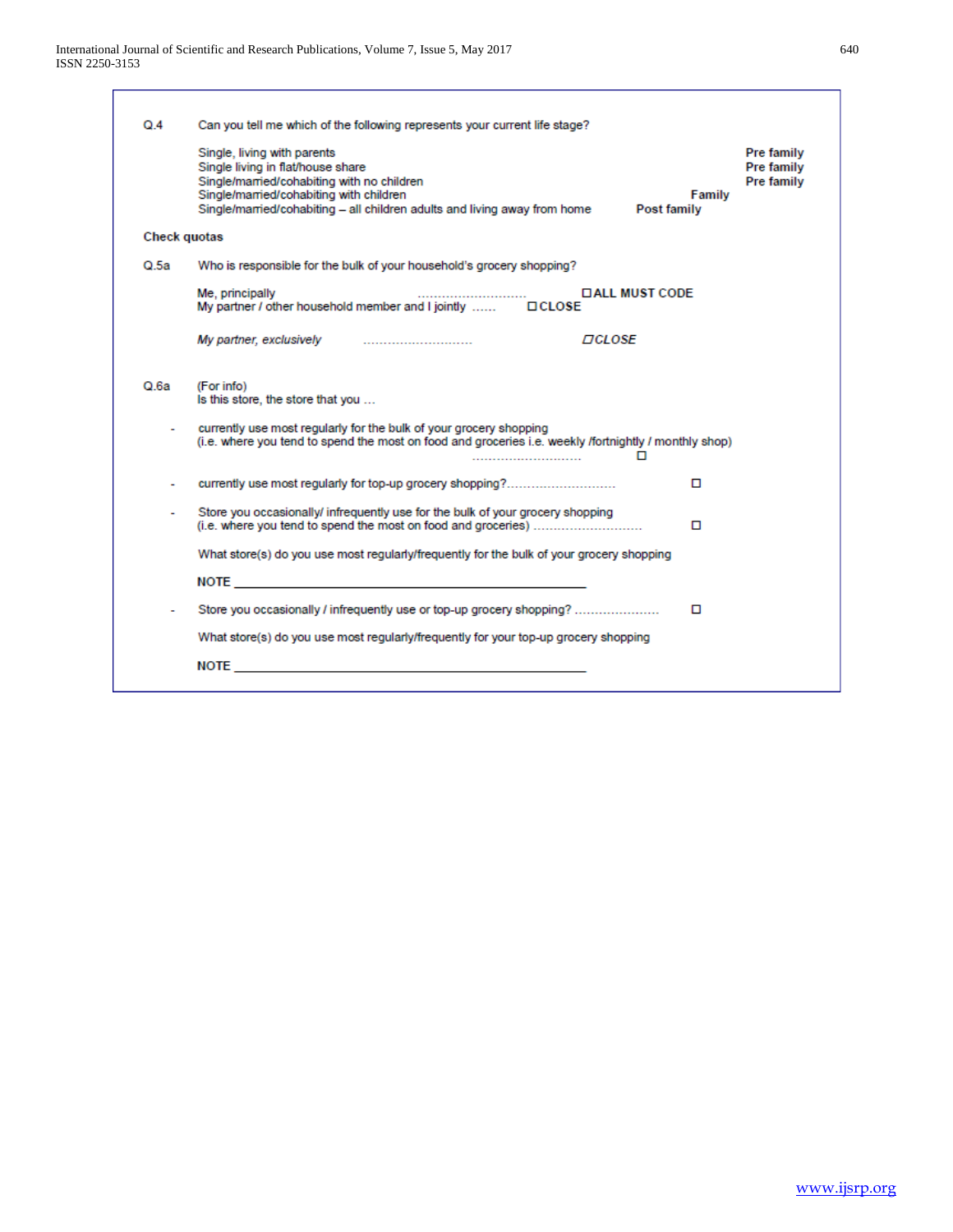| Q.6b                                                                                                                                                                                     | Today are you doing a                                                              |           |                           |  |  |  |  |  |  |  |
|------------------------------------------------------------------------------------------------------------------------------------------------------------------------------------------|------------------------------------------------------------------------------------|-----------|---------------------------|--|--|--|--|--|--|--|
|                                                                                                                                                                                          |                                                                                    |           |                           |  |  |  |  |  |  |  |
|                                                                                                                                                                                          | A main grocery shop<br><br>A Top up shop<br>0<br>                                  | □         |                           |  |  |  |  |  |  |  |
|                                                                                                                                                                                          |                                                                                    |           |                           |  |  |  |  |  |  |  |
| <b>CHECK QUOTAS</b>                                                                                                                                                                      |                                                                                    |           |                           |  |  |  |  |  |  |  |
|                                                                                                                                                                                          |                                                                                    |           |                           |  |  |  |  |  |  |  |
| Q.7 I will now read a list of different types of purchases you can make on a grocery shop. Please tell me which types you<br>regularly shop for, sometimes shop for and rarely shop for. |                                                                                    |           |                           |  |  |  |  |  |  |  |
|                                                                                                                                                                                          |                                                                                    |           |                           |  |  |  |  |  |  |  |
| <b>PRODUCT TYPE</b>                                                                                                                                                                      |                                                                                    | REGULARLY | SOMETIMES<br><b>NEVER</b> |  |  |  |  |  |  |  |
|                                                                                                                                                                                          |                                                                                    |           |                           |  |  |  |  |  |  |  |
|                                                                                                                                                                                          |                                                                                    |           |                           |  |  |  |  |  |  |  |
|                                                                                                                                                                                          |                                                                                    |           |                           |  |  |  |  |  |  |  |
|                                                                                                                                                                                          |                                                                                    |           |                           |  |  |  |  |  |  |  |
|                                                                                                                                                                                          |                                                                                    |           |                           |  |  |  |  |  |  |  |
|                                                                                                                                                                                          |                                                                                    |           |                           |  |  |  |  |  |  |  |
|                                                                                                                                                                                          |                                                                                    |           |                           |  |  |  |  |  |  |  |
|                                                                                                                                                                                          |                                                                                    |           |                           |  |  |  |  |  |  |  |
|                                                                                                                                                                                          |                                                                                    |           |                           |  |  |  |  |  |  |  |
|                                                                                                                                                                                          |                                                                                    |           |                           |  |  |  |  |  |  |  |
|                                                                                                                                                                                          |                                                                                    |           |                           |  |  |  |  |  |  |  |
|                                                                                                                                                                                          |                                                                                    |           |                           |  |  |  |  |  |  |  |
|                                                                                                                                                                                          |                                                                                    |           |                           |  |  |  |  |  |  |  |
|                                                                                                                                                                                          |                                                                                    |           |                           |  |  |  |  |  |  |  |
|                                                                                                                                                                                          | Milk, cream and cheese (including dairy desserts and                               |           |                           |  |  |  |  |  |  |  |
|                                                                                                                                                                                          | yoghurt)                                                                           |           |                           |  |  |  |  |  |  |  |
|                                                                                                                                                                                          | Meat, fish and eggs (including ready meals)                                        |           |                           |  |  |  |  |  |  |  |
|                                                                                                                                                                                          | Fats and oils including spreads                                                    |           |                           |  |  |  |  |  |  |  |
|                                                                                                                                                                                          | Sugar and preservatives including honey                                            |           |                           |  |  |  |  |  |  |  |
|                                                                                                                                                                                          | Fruit juices & processed fruit                                                     |           |                           |  |  |  |  |  |  |  |
|                                                                                                                                                                                          | Processed vegetables including processed potatoes, frozen<br>vegetables and salads |           |                           |  |  |  |  |  |  |  |
|                                                                                                                                                                                          | Bread including rolls and sandwiches                                               |           |                           |  |  |  |  |  |  |  |
|                                                                                                                                                                                          | Cereals and cereal products including breakfast cereals,                           |           |                           |  |  |  |  |  |  |  |
|                                                                                                                                                                                          | pasta and pizza                                                                    |           |                           |  |  |  |  |  |  |  |
|                                                                                                                                                                                          | Miscellaneous foods (including mineral water, soups, pickles,                      |           |                           |  |  |  |  |  |  |  |
|                                                                                                                                                                                          | sauces, ice cream, milkshake mixes, and pot noodles)                               |           |                           |  |  |  |  |  |  |  |
|                                                                                                                                                                                          | Confectionary including chocolate                                                  |           |                           |  |  |  |  |  |  |  |
|                                                                                                                                                                                          | Beverages including tea and coffee                                                 |           |                           |  |  |  |  |  |  |  |
|                                                                                                                                                                                          | Soft drinks                                                                        |           |                           |  |  |  |  |  |  |  |
|                                                                                                                                                                                          |                                                                                    |           |                           |  |  |  |  |  |  |  |
|                                                                                                                                                                                          |                                                                                    |           |                           |  |  |  |  |  |  |  |

 Many studies regarding consumer preference and attitudes have taken place internationally. The Soil Association provided a classification of the Organic Health Friendly consumer based on eight attributes; frequency of purchase, the number of categories sought, frequent consumers, who were generally older, more affluent however, research shows the highest spenders are younger and more affluent. However, price is a top barrier for consumers not purchasing Organic Health Friendly products however other barriers include availability of products, price perception, merchandising techniques and the visual product quality (Padel& Foster, 2005). Tsakiridou, Boutsouki, Zotos, and Mattas (2007) study looked at Greek consumers and their preference for Organic Health Friendly products. Six hundred and sixty consumers were surveyed to explore attitudes and behavior of Organic Health Friendly products. The findings indicate majority of the respondents showed a favorable attitude toward purchasing Organic Health Friendly products. Seventyseven percent are not satisfied with the variety of Organic Health Friendly products at their supermarkets. Quality was found to be the single more important attribute in purchasing Organic Health Friendly products. (Tsakiridou et al., 2007).

 Consumer motivation to purchase Organic Health Friendly food products comes in many forms. One's health is one of the major reasons. Baker, Thompson, and Engelken (2004) study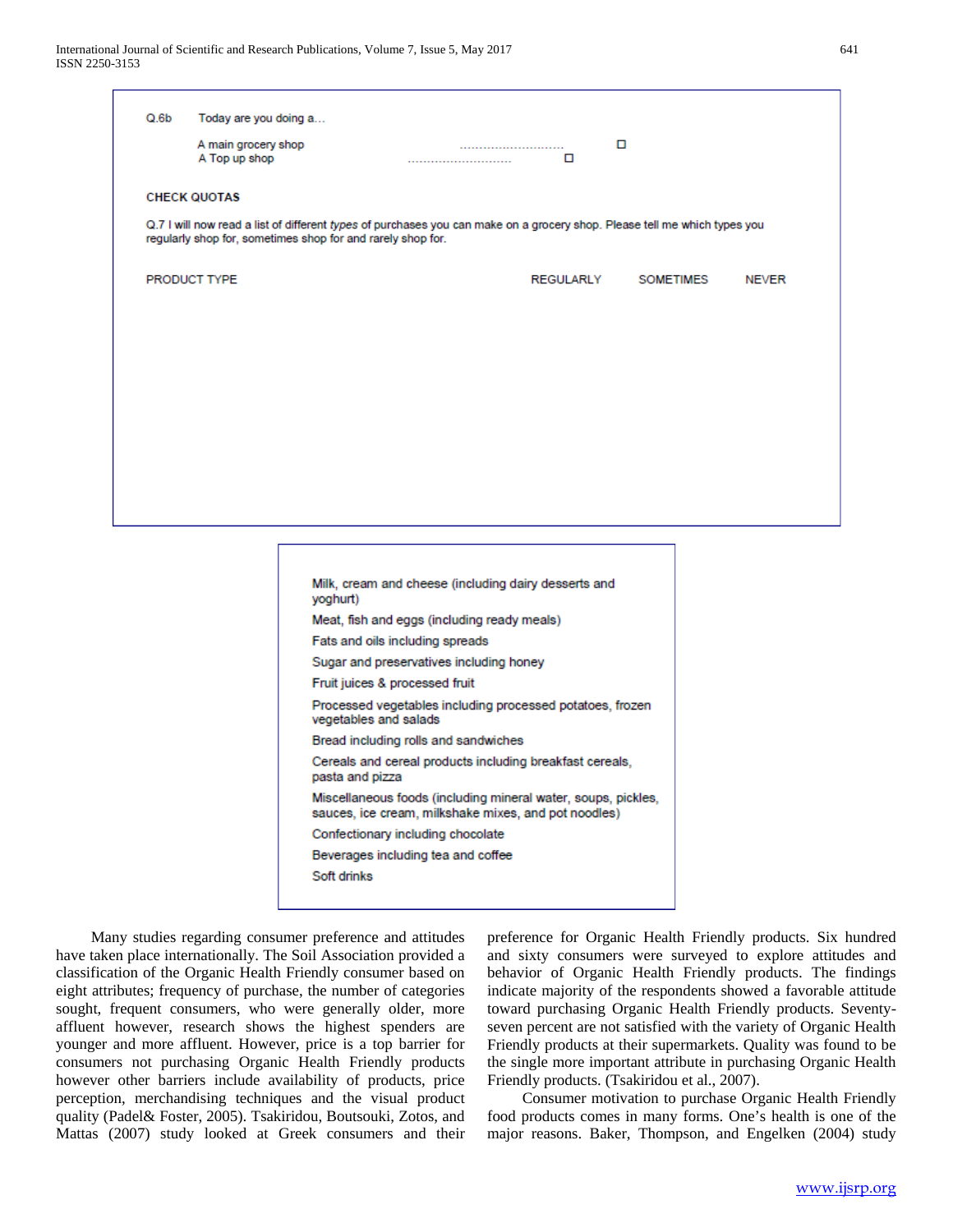reveals as an adult, choosing an Organic Health Friendly diet may reduce the risk of Parkinson's disease. Furthermore, in a study of over 600 people (Baker, Thompson, &Engelken, 2004), those exposed to pesticides had a 1.6 times greater risk of developing Parkinson's disease. Another study published in Environmental Health Perspectives in 2009 found substituting Organic Health Friendly fruits and vegetables in children ages 3- 11 years old had lower organophosphorus pesticides in their urine. By choosing to feed a baby an Organic Health Friendly diet is said to have many health benefits including lowering a babies' risk of asthma and allergies, decreasing chances of parents having selective or picky eaters, improving baby's digestion and immune system and decreasing exposure to toxic chemicals (Protecting the next generation, 2009). In Germany, the main reason for consumer motivation to use Organic Health Friendly products stems from distrust in conventional foods (Baker et al., 2004).

 Honkanen, Verplanken, and Olsen (2006) investigated ethical motivations in 1,643 Norwegian consumers' choice for Organic Health Friendly foods. The three motives studies were political, religious, and ecological. It appears that the more people are concerned with animal welfare and animal rights; there was a strong influence on attitudes toward purchasing Organic Health Friendly products. Therefore, the demand for Organic Health Friendly products may be enhanced by appealing to consumers ecological and ethical beliefs. The authors believe ethical values are an important consideration when explaining consumer attitudes toward the purchase of Organic Health Friendly foods. This study investigated the differences between gender and attitudes toward Organic Health Friendly products both fresh and packaged. Descriptive statistics for the study included an analysis for variance (ANOVA), t-test calculations, and chi square was used to determine if there was a significant difference in attitudes toward Organic Health Friendly products and international consumers. On the Organic Health Friendly products survey, questions thirteen and fourteen used a Cronbach's Alpha to check for bias in the respondents' answers. The instrument in the study was a fifty five question survey that examined a series of demographic variables ranging from age, income, educational levels, ethnic groups, and college major, and the preference of Organic Health Friendly products, spending on groceries, understanding the costs associated with purchasing Organic Health Friendly foods and the types of products purchased when grocery shopping.

 A convenience sample of Respondents as per profile chosen, was drawn upon from a large private University from campuses located in four states in the United States of America. The student body sample was selected from the main campus with over 10,000 students from at least sixty countries with an international student population over 900 students. The majority of students are from China, South Korea, India, Thailand, Saudi Arabia and Turkey. The survey was sent out to the entire population in order to collect as many international students.

The 56 questions survey instrument on consumers' purchasing preferences for Organic Health Friendly products was administered online using SNAP Survey Software (proprietary software) to administer an online survey. The survey responses obtained though SNAP were converted to SPSS for data analysis. In total, two hundred and sixty nine surveys were completed for this study. The surveys were administered via a web link for respondents to fill out. There were two incentives for completing the survey; two respondents had the opportunity to win a twentyfive dollar gift card to Barnes & Noble. The two winners were randomly selected based on using a random number generator though Excel. The two winners were contacted via email.

The research hypotheses are as follows:

H1: There is association between demographic factors and attitude.

H1a: There is a negative relationship between age and attitude.

H1b: There is a positive relationship between women and attitude.

H1c: There is a positive relationship between education level and attitude.

H1d: There is a positive relationship between income and attitude.

H1e: There is a positive relationship between presence of children in household and attitude.

H2: There is association between demographics factors and the frequency of Organic Health Friendly food consumption.

H2a: There is a negative relationship between age and the frequency of Organic Health Friendly food

The Proposed Framework

The research hypotheses are as follows:

H1: There is association between demographic factors and attitude.

H1a: There is a negative relationship between age and attitude.

H1b: There is a positive relationship between women and attitude.

H1c: There is a positive relationship between education level and attitude.

H1d: There is a positive relationship between income and attitude.

H1e: There is a positive relationship between presence of children in household and attitude.

H2: There is association between demographics factors and the frequency of Organic Health Friendly food consumption.

H2a: There is a negative relationship between age and the frequency of Organic Health Friendly food

- Demographic Factors
- a. Age

b. Gender

- c. Education Level
- d. Income
- e. Presence of
- Children in household
- Health

Consciousness

Organic Health Friendly Food

Knowledge

Attitude

Consumption of Organic Health Friendly products Environmental Concerns consumption.

H2b: There is a positive relationship between women and the frequency of Organic Health Friendly food consumption.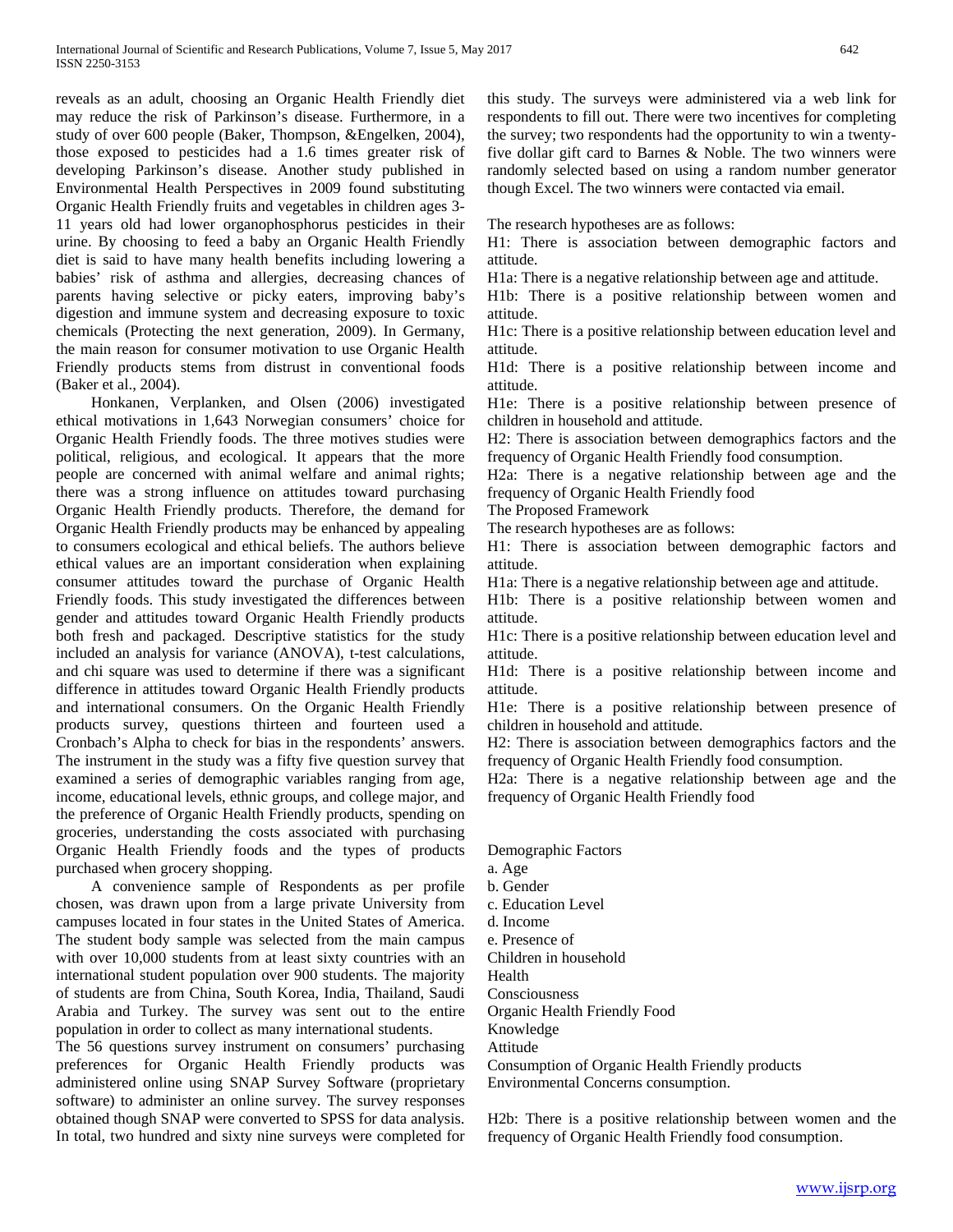H2c: There is a positive relationship between education level and the frequency of Organic Health Friendly food consumption.

H2d: There is a positive relationship between income and the frequency of Organic Health Friendly

food consumption.

H2e: There is a positive relationship between presence of children in household and the frequency of Organic Health Friendly food consumption.

H3: There is a positive relationship between attitude and the frequency of Organic Health Friendly food consumption.

H4: There is a positive relationship between health consciousnesses and the frequency of Organic Health Friendly food consumption.

H5: There is a positive relationship between environmental concerns and the frequency of Organic Health Friendly food consumption.

H6: There is a positive relationship between Organic Health Friendly food knowledge and the frequency of Organic Health Friendly food consumption.

The Proposed Framework

The research hypotheses are as follows:

H1: There is association between demographic factors and attitude.

H1a: There is a negative relationship between age and attitude.

H1b: There is a positive relationship between women and attitude.

H1c: There is a positive relationship between education level and attitude.

H1d: There is a positive relationship between income and attitude.

H1e: There is a positive relationship between presence of children in household and attitude.

H2: There is association between demographics factors and the frequency of Organic Health Friendly food consumption.

H2a: There is a negative relationship between age and the frequency of Organic Health Friendly food

Demographic Factors

a. Age

b. Gender

c. Education Level

d. Income

e. Presence of

Children in household

Health

Consciousness

Organic Health Friendly Food

Knowledge

Attitude

Consumption of Organic Health Friendly products

Environmental Concerns consumption.

H2b: There is a positive relationship between women and the frequency of Organic Health Friendly

food consumption.

H2c: There is a positive relationship between education level and the frequency of Organic Health Friendly food consumption.

H2d: There is a positive relationship between income and the frequency of Organic Health Friendly

food consumption.

H2e: There is a positive relationship between presence of children in household and the frequency of Organic Health Friendly food consumption.

H3: There is a positive relationship between attitude and the frequency of Organic Health Friendly food consumption.

H4: There is a positive relationship between health consciousnesses and the frequency of Organic Health Friendly food consumption.

H5: There is a positive relationship between environmental concerns and the frequency of Organic Health Friendly food consumption.

H6: There is a positive relationship between Organic Health Friendly food knowledge and the frequency of Organic Health Friendly food consumption.

A structured questionnaire will be used which employed with true-false questions, multiple-choice questions and Likert scale questions.

Part 1 is aimed at identifying Organic Health Friendly food buyers and non-buyers, and their consumer behaviour. Statements are extracted from 2 similar reports done in Hong Kong by the Hong Kong Organic Health Friendly Resources Centre (2005, 2008).

Part 2 consists of statements developed by previous research (Tsakiridou et al., 2008) to assess attitudes towards Organic Health Friendly food. The statements are short listed and slightly modified from the original 23 statements to be better suit in gauging attitudes.

In Part 3, a six-item Likert-type scale to measure health consciousness was adapted from Kraft and Goodell (1993) and expanded to 10 items with another research (Cheung, 2005) to examine personal health and diet.

The ten-item Likert type scale to measure environmental consciousness was selected from Shepherd et al. (2005) and expanded based on the reference from the Green Power in Part 4. Page 13

In Part 5, 10 true or false questions is used to test knowledge of Organic Health Friendly products with reference to the statements developed by the Agricultural, Fisheries and Conservation Department (2008). A "Do Not Know" option is created to avoid unreliable answers.

Finally, in Part 6, demographic information of gender, age, occupation, marital status, presence of children in household, members in household, income and educational level are collected.

 To analyze the collected data, the statistical analysis of Statistical Package for Social

 Science (SPSS) was applied. Different data analysis methods are as follow:

1. Reliability Test was employed to determine the Cronbach's alpha of attitude towards Organic Health Friendly food, health consciousness and environmental concerns. The resulting alpha coefficients of the three variables are 0.835, 0.830 and 0.840 respectively, which all above the minimum acceptable threshold of 0.7 suggested by Nunnally (1978). The reliability test is contained in Appendix 4.1 for reference.

2. Frequency counts and descriptive statistics were used to summarize the result of respondents.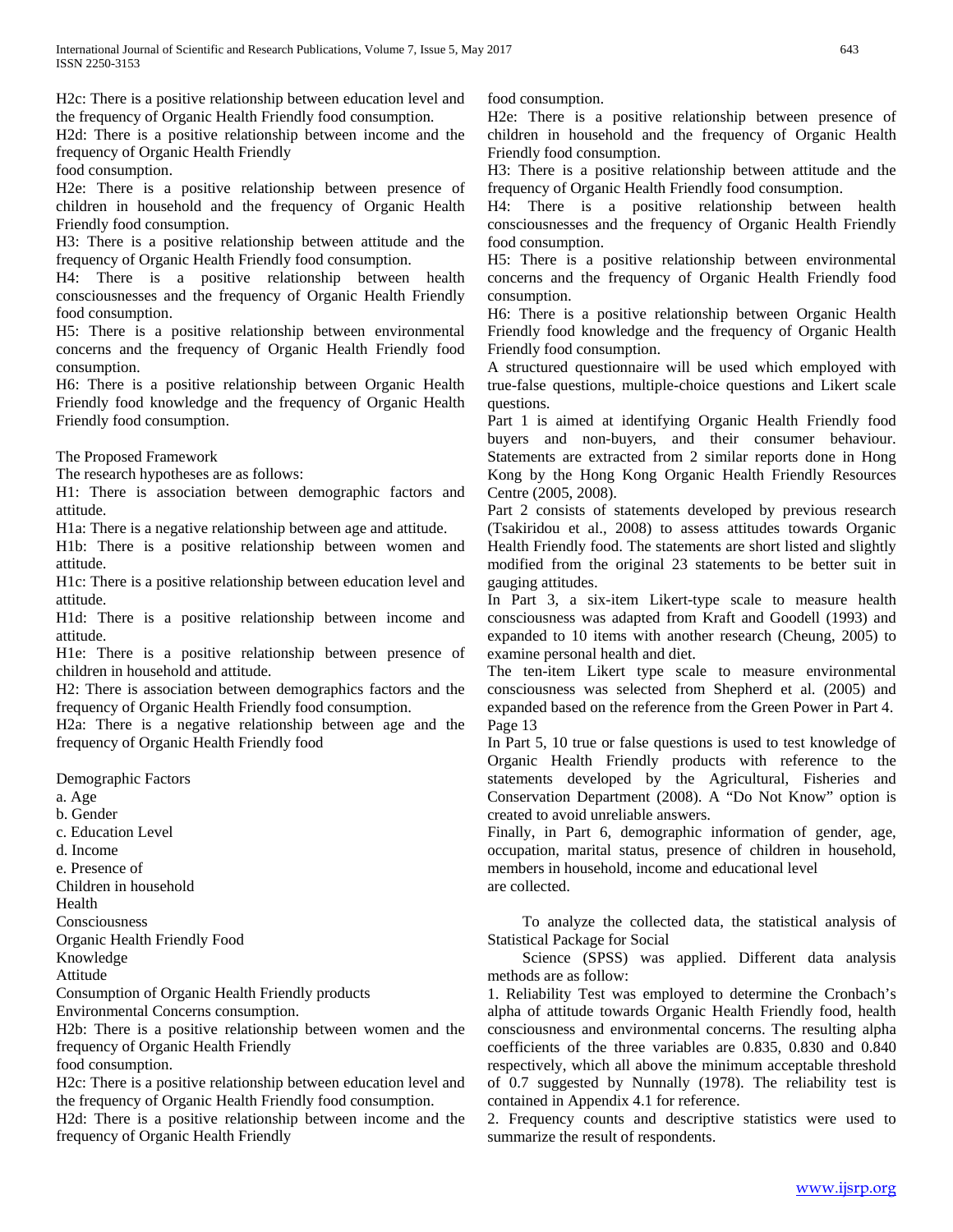3. Regarding attitudes towards Organic Health Friendly food, One-way ANOVA was employed to find out the significant differences between each of the five demographic factors.

4. One-way ANOVA, independent sample T-test and Linear Regression were used to Page 14 examine the relationship between the independent variables (demographic factors, health consciousness, environmental concerns, Organic Health Friendly food knowledge) and dependent variable (frequency of label usage).

5. Chi-square analysis and independent sample T-test were applied again to investigate the significant differences between users and non-users on their demographics, health consciousness, environmental concerns and Organic Health Friendly food knowledge.

For all analysis, a probability level of <0.05 was considered significant.

## IV. ANALYSIS AND FINDINGS

4.1 Demographics

 In this research, a total of 330 questionnaires were collected. A description of respondents' demographic profile is shown in Table 1.

 The samples consist of 147 male (44.5%) and 183 female (55.5%). The age group 16-25 constitutes the largest proportion of the sample with 122 respondents (37.0%), while "66 or above" has the smallest number with 5 respondents (1.5%). Most of the respondents are well educated, with 174 of them (52.7%) having obtained at least higher education or above. In terms of occupation, students with 89 respondents have the biggest share (27.0%). In the sample, 152 respondents (46.4%) are married while 169 (51.2%) are single. 220 of the respondents (66.7%) live with their children and 112 (33.96%) has 4 members in a household. Besides, 125 respondents (37.9%) fall into the personal income group of earning less than \$5,000 per month. Yet, 138 respondents (41.9%) indicated that their family monthly income is more than \$30000.

 In terms of Organic Health Friendly food consumption frequency, 265 respondents (80.3%) claimed that they are buyers of Organic Health Friendly food. Of those 252 users, the majority of respondents, with the number of 166 (50.3%) stated that they "sometimes" use the label, which indicate the consumption of Organic Health Friendly food has not yet become a usual practice for general consumers.

## V. RESULT & DISCUSSIONS

 The majority of the respondents have a positive attitude towards Organic Health Friendly food.

However, over 50% of them indicated that they seldom consume Organic Health Friendly food. Despite the fact that a portion of the consumers claimed that they will spend more on Organic Health Friendly food in the future, most of them spent only \$51- \$200 on Organic Health Friendly food in a year, which reflect Organic Health Friendly food, still, as a niche market in Hong Kong.

 The socio-demographic profile of Organic Health Friendly food buyers are revealed as women buying more frequently then men. Although age is not an important factor, consumers aged between 36-45 shows the highest frequency in the consumption of Organic Health Friendly products (Davis et al., 1995). It was explained by some studies that although younger consumers has a higher willingness to buy due to their greater environmental concerns, they cannot always afford it, and therefore being replaced by the mid-age group who has higher financial power (Fotopoulos and Krystallis, 2002, Baker et al., 2002, Solomon et al., 1999). Households with the presence of children are also found to consume Organic Health Friendly food more often. The reason behind may be perceived as a higher level of concern in food safety with the presence of children, especially for women.

 As expected, people who are more health conscious, environmental friendly and have higher level of Organic Health Friendly food knowledge are also confirmed to purchase Organic Health Friendly food more frequently. The item "I worry that there are harmful chemicals in my food" has the highest mean value of 3.93 in the health consciousness scale implies a general high awareness in the threat of food safety. Together with the 3 highest-mean-valued attitudes of Organic Health Friendly food of being "healthier", "safer and more reliable" and "are of higher quality", an opportunity in the expansion and raise of the Organic Health Friendly food market can be seen. In term of price premium, nearly 70% of the consumers denoted a willingness to pay a premium for Organic Health Friendly food. Among them, the most bearable price premium is evaluated at a 1/4 price level higher than non-Organic Health Friendly conventional food. All these seem contradictory to the phenomenon that Organic Health Friendly food is surprisingly consumed at a low frequency level. The reason behind can possibly be explained by some of the findings of the survey. Among the attitudes towards Organic Health Friendly food, the statements "it is difficult to identify real Organic Health Friendly products", "Organic Health Friendly products labels in the market are confusing" and "Organic Health Friendly products are very expensive" scored the lowest in mean values. They can be interpreted as the main reasons failing Organic Health Friendly products in becoming popular, which coincide with rationalizations in past researches (Dent and McGregor 1994, An BordGlas 1991, Stopes and Woodward 1988, Dixon and Holmes 1987, von Alvensleben and Altmann 1987). This suggests a space for development or improvement in areas of price competitiveness and Organic Health Friendly food labeling certification.

 Other negative attitudes towards Organic Health Friendly food include "few Organic Health Friendly products available in the market", "small variety of Organic Health Friendly products" and "few selling locations for Organic Health Friendly products". These negative attitudes act as barriers for consumption of Organic Health Friendly products (An BordGlas 1991, Stopes and Woodward 1988; Jolly et al. 1989).

 While talking about the difficulty in identifying real Organic Health Friendly food products and labels, the study about Organic Health Friendly knowledge brings a lack of knowledge on Organic Health Friendly food into light. The average score of 4.98 out of 10 reveals lack adequate information in identifying real Organic Health Friendly food products and labels. Over 70% of the respondents mixed up the product management certification ISO9001 with Organic Health Friendly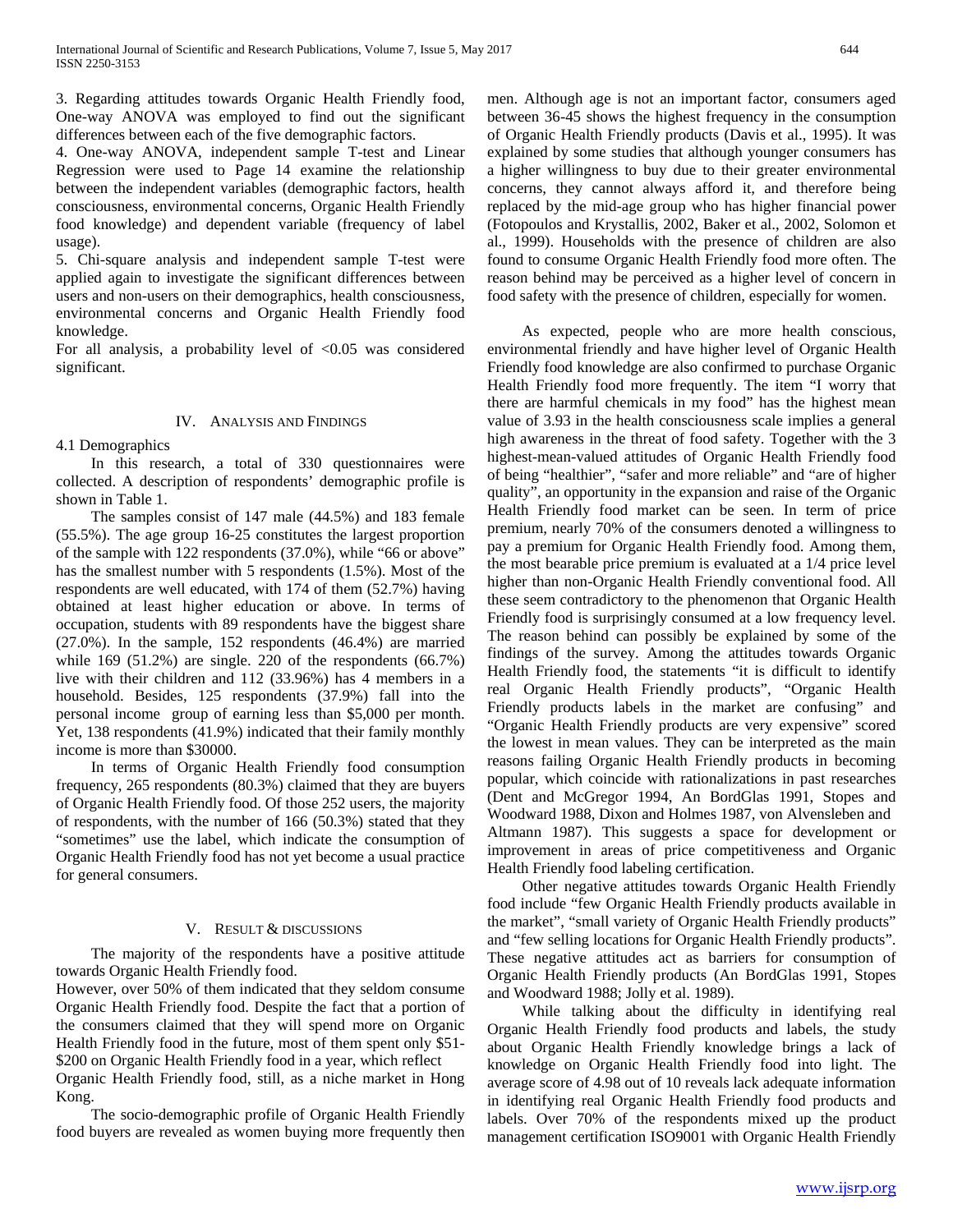certification and did not know that Organic Health Friendlycertified labels represent real Organic Health Friendly products. There is also a serious misunderstanding about a higher nutrition content and the use of animal excretion as fertilizers in Organic Health Friendly food which are both actually false. Past studies have pointed out that such a misunderstanding in Organic Health Friendly ways of production will prevent consumers from buying Organic Health Friendly food (Verdurme et al., 2002, Worner and Meier-Ploeger, 1999) In environmental aspect, the overall mean of environmental concerns is 3.44 which represent a fair to moderate level of environmental concerns of the general public. The same association has been captured by Fotopoulos and Krystallis (2002). However, it is generally recognized that there are also numerous barriers to the diffusion of environmentally friendly products, like Organic Health Friendly food, despite the green trend in consumer values and attitudes. The most common barriers stressed in the marketing literature include consumer's reluctance to pay higher costs, both in terms of money and in time and effort, their skepticism regarding the higher quality of these products (Vindigni et al., 2002) and the lack of availability of these products (Lea and Worsley, 2005). Therefore, marketing should be carefully handled to avoid collision of such barriers.

 Eight independent factors were considered to examine the relationship between demographics of gender, major, age, income, level of education, and ethnic groups of Respondents as per profile chosen, consumers with their preference for the use of Organic Health Friendly foods. Out of eight hypotheses, many yielded significant findings for the demographic variables analyzed. There were significant findings for gender for their preferences to eat fruits and vegetables often and their preference for recycled products. For the majors in the study, the areas of significance included their preference for Organic Health Friendly foods over non-Organic Health Friendly foods, and the location they prefer to do their grocery shopping. For the year at college, the significant findings included preference for Organic Health Friendly foods, and the reasons for consuming Organic Health Friendly foods. For income levels, the areas of significant findings included the reasons for purchasing Organic Health Friendly products, and product characteristics. For age, the significant findings included the times they've purchased Organic Health Friendly foods in the last month, reasons for consuming Organic Health Friendly foods and lifestyle characteristics. For education, the significant findings included the perception of whether it's worth it to pay more for Organic Health Friendly products over non-Organic Health Friendly products, reasons for consuming Organic Health Friendly products, and the food they most often consumed. For ethnicity, the significant findings included their cost perception of Organic Health Friendly foods over non-Organic Health Friendly foods and the types of food most often consumed. The final hypothesis, environmental science showed a significant finding food safety and product characteristic such as product appearance and certification of its production methods.

 The following are significant findings across specific survey questions related to the demographics of the study:

 Shopping: Older more educated graduates with high income are solely responsible for family grocery shopping.  $(p=.001)$ 

 Preference: High income American graduates majoring in accounting or management or marketing and retail or culinary and technology prefer Organic Health Friendly grown produce and other Organic Health Friendly foods over non-Organic Health Friendly foods. (p=.045)

 Worth paying: Graduates with high income that are older with more education that are either Black (African American) or Asian feel it's worth paying more for Organic Health Friendly products and for the types of products consumed (fruit, vegetables, milk, yogurt, cheese and cereal). (p=.026)

 Taste: Graduates with high income who are more educated indicated their reason for consuming Organic Health Friendly products was because the Organic Health Friendly taste better.  $(p=.044)$ 

 Environmental: Older more educated graduates indicated their reason for consuming Organic Health Friendly products was because they are environmentally conscious.  $(p=.019)$ 

 Fruit: Graduates that are older more educated who were White, Caucasian, Asian and Hispanic/Latino indicated the types of foods most often consumed, Organic Health Friendly fruit.  $(p=0.026)$ 

 Vegetables: Graduates that are older more educated who were White, Caucasian, Asian and Hispanic/Latino indicated the types of foods most often consumed, Organic Health Friendly vegetables. (p=.037)

 Milk: Graduates that are older more educated and White, Caucasian, Asian and Hispanic/Latino indicated the types of foods most often consumed, non-Organic Health Friendly milk.  $(p=.037)$ 

 Cheese: Undergraduates who are between 20-24 years old and more educated that are White, Caucasian, Black, African American and Hispanic/Latino indicated the types of foods most often consumed, non-Organic Health Friendly cheese. (p=.016)

 Cereal: Undergraduates that are under twenty years old with high school and some college and White, Caucasian, Black, African American and Hispanic/Latino indicated the types of foods most often consumed, non-Organic Health Friendly cereal.  $(p=.008)$ 

 Eggs: Graduates who are older more educated and White, Caucasian and Asian indicated the types of foods most often consumed, Organic Health Friendly eggs. (p=.029)

 Additives: Undergraduates under twenty years old and with high school and some college indicated the following lifestyle characteristics; I try to eat foods free of artificial additives sometimes.  $(p=.015)$ 

 Country of Origin: Undergraduates with high school and some college and are White Caucasian indicated the product characteristic, country of origin as moderately important.  $(p=.008)$ 

#### VI. CONCLUSION

 To summarize, the study contained a large number of hypotheses in the hopes of getting a deeper understanding of demographic factors of Respondents as per profile chosen,. Almost 100% of the sample knew about Organic Health Friendly products which is promising for marketers looking to capitalize on the Organic Health Friendly movement in the fresh and packaged goods areas. This study attempted to advance the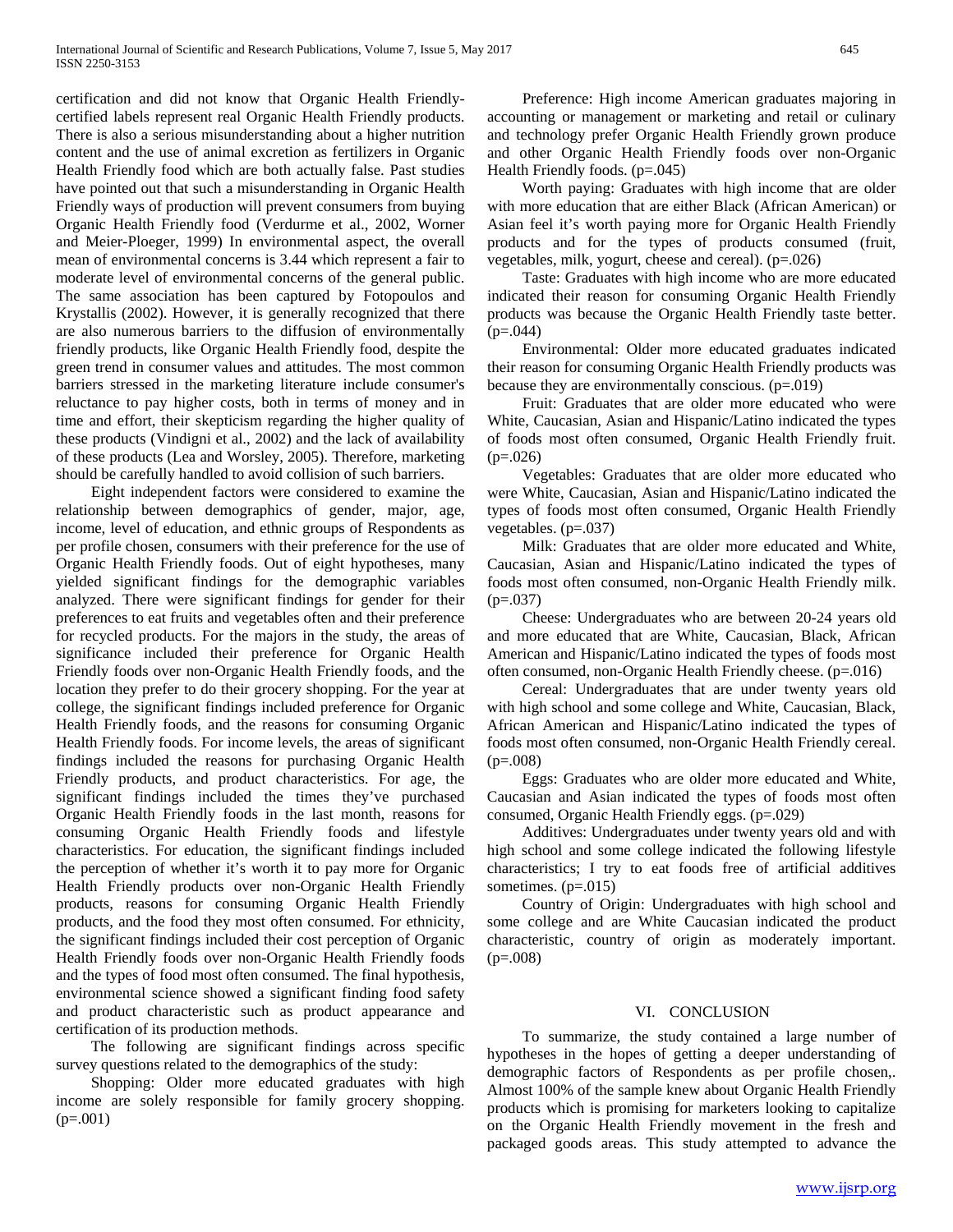knowledge of Respondents as per profile chosen, and their choice for Organic Health Friendly products. A recommendation to future researchers would be to narrow the choices of Organic Health Friendly products. The findings showed a strong preference for milk, eggs, and fruit but lacked any significant findings for other product categories such as pasta/rice, snack foods and meat.

 The recommendations for the study of Respondents as per profile chosen, and their choice for Organic Health Friendly products would include a number of suggestions. The study was based on a convenience sample in New England. A number of limitations also hindered the outcome of the survey including; too many single participants which did not allow for analysis on the demographic variable; marital status, too many participants live on campus which deter students from going to purchase groceries since they are able to eat all meals seven days a week on campus. The majority of the sample was women. One suggestion to overcome these limitations would be to include a bigger sample outside of New England to a national scale. In order to prove or disprove the gender hypothesis, more males were needed in the sample as well as a large population of international students and more ethnic groups.

 Moreover, the data collection period would be during the school year when students are checking their email on a daily basis. One major issue is when students do not check their email on a regular basis, the emails are returned undeliverable due to the size allocation of each student's email account. One of the keys to generating the successful sample size was offering an incentive to the bookstore on campus. Two gift cards in the amount of \$25 were offered to two random survey participants. Therefore, it is recommended that more studies would be necessary to understand the impact of gender and Respondents as per profile chosen,'s choice for Organic Health Friendly products.

#### **REFERENCES**

- [1] A local pest becomes the key to a better life (2006) [Internet] Available from Lexisnexis database Baker, Thompson &Engelken (2004) Mapping the values driving organic food choice: Germany vs the UK [Internet] European Journal of Marketing. 38(8) pp. 995-1012.
- [2] Alameda Point Collaborative. Alameda Point Collaborative Food Security Findings and Recommendations. Alameda, CA: Alameda Point Collaborative. 2006. Available at Collaborative, 2006. Available at http://www.apcollaborative.org/images/APC\_GrowingYouth.pdf.
- [3] Alwitt, L., and Donley, T. "Retail Stores in Poor Urban Neighborhoods." Journal of Consumer Affairs 31 (1997):139–64.
- [4] Andreyeva, T., Blumenthal, D., Schwartz, M., Long, M., and Brownell, K. "Availability and Prices of Foods Across Stores and Neighborhoods: The Case Of New Haven, Connecticut." Health Affairs 27, no.5 (2008): 1381– 1388.
- [5] Altieri, m. (1999) Applying agroecology to enhance the productivity of peasant farming systems in Latin America. Environment, Development and Sustainability 1 pp.197-217 anon. (2005) Editorial: Practice and Policy. LEISA 21(4) December 2005.
- [6] Allen, P. 2005. Together at the Table: Sustenance and Sustainability in the American Agri-food System. Pennsylvania State Univ., University Park, PA.
- [7] Allen, P., and Kovach, M. 2000. The capitalist composition of organic: The potential of markets in fulfilling the promise of organic agriculture. Agr. Hum. Val. 17:221-232.
- [8] Birnbach, K. Food for Thought. Access and Availability of Health Food in East Austin. Austin, TX: University of Texas at Austin, 2008. Mapping Food Insecurity and Access in Seattle and King County Issue. Seattle, WA: Seattle and King County Acting Food Policy Council, 2008.
- [9] Bodor, J. N., Rose, D., Farley, T. A., Swalm, C., and Scott, S. K. "Neighborhood Fruit and Vegetable Availability and Consumption: The Role of Small Food Stores in an Urban Environment." Public Health Nutrition 11 (2008): 413-420.
- [10] Birnbach, K. Food for Thought. Access and Availability of Health Food in East Austin. Austin, TX: University of Texas at Austin, 2008.
- [11] Beaulac, J., Kristjansson, E., and Cummins, S. "A Systematic Review of Food Deserts, 1966-2007." Preventing Chronic Disease: Public Health Research, Practice and Policy 6, no.3 (2009): 1-10. Available at Beck, U. 1992. Risk Society: Towards a New Modernity. Sage Publ., Thousand Oaks, CA.
- [12] Best, H. 2008. Organic agriculture and conventionalization hypothesis: A case study from West Germany. Agr. Hum. Val. 25:95-106.
- [13] Buck, D., Getz, C., and Guthman, J. 1997. From farm to table: The organic vegetable commodity chain in Northern California. Sociol. Ruralis 37:3-20.
- [14] Burch, D., and Lawrence, G. 2009. Towards a third food regime: Behind the transformation. Agr. Hum. Val. 26:267-279.
- [15] Busch, L. 2011. Standards: Recipes for Reality. MIT Press, Cambridge, MA.
- [16] Buttel, F. H. 2006. Sustaining the unsustainable: Agro-food systems and the environment in the modern world. Pages 212-229 in: Handbook of Rural Studies.
- [17] B. Cloke, T. Marsden, and P. H. Mooney, eds. Sage Publ., London, UK.
- [18] 12. Buttel, F. H., and Newby, H. 1980. The Rural Sociology of Advanced Societies: Critical Perspectives. Allanheld and Osmun, Montclair, NJ. badgely, c., j. moghtader, e. quintero, e. zakem, m. jahichappell, k. avilesvazquez, a. samulon&i. perfecto (manuscript) Organic agriculture and the global food supply. Submitted to Renewable Resources and Food Systems.belay, m., s. edwards&b.g.etewolde (2003) Healing the earth: an Ethiopian story. LEISA 19 (4) p.12-13.
- [19] Brozena, c. (2004) The 'big picture ' in Northern India. Ecology and farming 36 pp. 1-12 bunch, r. (2003) Adoption of green manures and cover crops. LEISA 19 (4) p.16-19
- [20] Bunch r. (1990) The Potential of intercropped green manures in Third World villager agriculture, Paper presented to IFOAM conference on the socio-economics of organic production.
- [21] Budapest 1990 byrne, j., l. glover & h. f. alroe (forthcoming, 2006) Globalisation and sustainable development: a political ecology strategy to realize ecological justice.
- [22] In N. Halberg et al (2006, forthcoming) caldas, t. (2000) A glimpse into the largest organic project in Asia. Ecology and Farming March pp.18-20.
- [23] Carrigan, M., Attalla, A. (2001), The myth of the ethical consumer do ethics matter in purchase behaviour? Journal of Consumer Marketing [Internet] 18(7) pp. 560-78.
- [24] Chinnici, D´Amico & Pecorino (2002) A multivariate statistical analysis on the consumers of organic products [Internet] British Food Journal. Vol 104 (3/4/5) pp. 187-199.
- [25] Clothes and textiles (2005) [Internet] Available from: <http://www.soilassociation.org> [Accessed 16 September, 2006]
- [26] Cotterill, R., and Franklin, A. "The Urban Grocery Store Gap." Food Marketing Policy Center, University of Connecticut. Food Marketing Policy Issue Paper 8 (1995).
- [27] Community Health Councils Inc. Does Race Define What's in the Shopping Cart? Community Health and Education. Los Angeles, CA: Community Health Councils Inc., 2008.
- [28] Community Farm Alliance. Bridging the Divide. Growing Self-Sufficiency in our Food
- [29] Clifton, K. "Mobility Strategies and Food Shopping for Low-Income Families: A Case Study." Journal of Planning Education and Research 23 (2004): 402-413.
- [30] Chung, C., and Myers, J. "Do the Poor Pay More for Food? An Analysis of Grocery Store Availability and Food Price Disparities." Journal of Consumer Affairs 33 (1999): 276–296.
- [31] California Center for Public Health Advocacy, PolicyLink, and the UCLA Center for Health Policy Research. Designed for Disease: The Link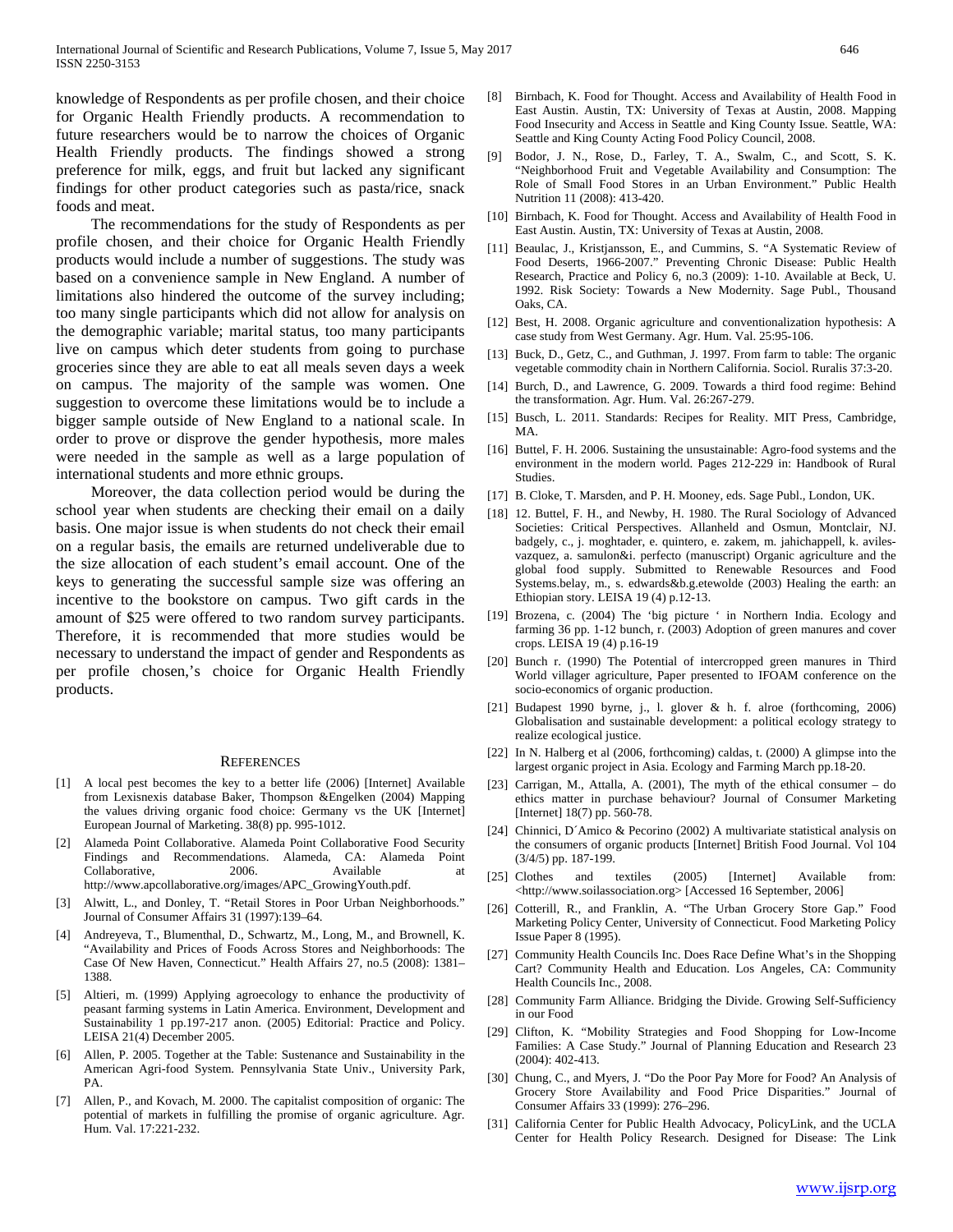Between Local Food Environments and Obesity and Diabetes. Davis, CA: California Center for Public Health Advocacy, 2008. Available at http://www.policylink.org/documents/DesignedforDisease.pdf.

- [32] Campbell, H., and Coombes, B. 1999. Green protectionism and organic food exporting from New Zealand: Crisis experiments in the breakdown of Fordist trade and agricultural policies. Rural Sociol. 64:302-319.
- [33] Campbell, H., and Liepins, R. 2001. Naming organics: Understanding organic standards in New Zealand as a discursive field. Sociol. Ruralis 41:21-39.
- [34] Carson, R. 1962. Silent Spring. Houghton Mifflin, Boston, MA.
- [35] Clunies-Ross, T. 1990. Organic food: Swimming against the tide? Pages 200-214 in: Political, Social, and Economic Perspectives on the International Food System. T. Marsden and J. Little, eds. Avebury Press, Aldershot, UK. Crop Management 29 April 2013
- [36] Clunies-Ross, T., and Cox, G. 1994. Challenging the productivist paradigm: Organic farming and the politics of agricultural change. Pages 53-74 in: Regulating Agriculture. P. Lowe, T. Marsden, and S. Whatmore, eds. David Fulton Publ., London, UK.
- [37] Constance, D. H. 2008. The emancipatory question: The next step in the sociology of agri-food systems. Agr. Hum. Val. 25:151-155.
- [38] Constance, D. H. 2010. Sustainable agriculture in the United States: A critical examination of a contested process. Sustain. 2:48-72.
- [39] Constance, D. H., Choi, J. Y., and Lyke Ho-Gland, H. 2008. Conventionalization, bifurcation, and quality of life: Certified and noncertified organic farmers in Texas. South. Rural Sociol. 23:208-234.
- [40] Constance, D. H., and Choi, J. Y. 2010. Overcoming the barriers to organic adoption in the United States: A look at pragmatic conventional producers in Texas. Sustain. 2:163-188.
- [41] Coombes, B., and Campbell, H. 1998. Dependent reproduction of alternative modes of agriculture: Organic farming in New Zealand. Sociol. Ruralis 38:127-145.
- [42] Diop, a. (2000) Sustinable Agriculture: new paradigms and old practices? Increasing production with management of organic inputs in Senegal. Environment, Development and Sustianability 1 (3-4) pp.285-296.
- [43] Djigma, a, e. nikiema, d. lairon and p. ott (Eds.) (1989) Agricultural Alternatives and Nutritional Selfsufficiency.
- [44] Proceedings of 7th IFOAM Conference, Ouagadougou, Burkina Faso.
- [45] DeLind, L. B. 2000. Transforming organic agriculture into industrial organic products: Reconsidering the National Organic Standards. Hum. Organ. 59:198-208.
- [46] Du Puis, E. M. 2000. Not in my body: R GBH and the rise of organic milk. Agr. Hum. Val. 17:285-295.
- [47] DATAMONITOR Organic Food in the United Kingdom Industry Profile (2005) [Internet] Davies, Titterington& Cochrane (1995) Who buys organic food? A profile of the purchasers of organic food in Northern Ireland [Internet] British Food Journal, 97(10), pp. 17-23. 18(5) pp. 392-409.
- [48] D.C. Hunger Solutions. Healthy Food, Healthy Communities: An Assessment and Scorecard of Community Food Security In the District of Columbia. Washington, DC: D.C. Hunger Solutions, 2006. Available at http://www.dchunger.org/pdf/healthfoodcomm.pdf.
- [49] Ecology and farming (2004a) Formal Organic Certification not the only answer. Ecology and Farming 36 p.39-40.
- [50] Ecology and farming (2004a) Development of Local Organic Markets. Ecology and Farming 37 pp31-2
- [51] Einarsson, p. (2001), Agricultural trade policy as if food security and sustainability mattered. Church of Sweden Aid, Forum Syd and the Swedish Society for Nature Conservation.
- [52] Earth wear; Fashion goes green --- and no, we're not just talking about colour (2006) [Internet] Available from: <http://www.fairtrade.org.uk/> [Accessed 18 May, 2006] Eco-friendly fashion 2006. [Internet] Available from: <http://www.stepin.org/> [Accessed 17 October, 2006]
- [53] Eco-labels: Their impact on domestic markets and international trade flows (1999) [Internet] Available from ProQuest database [Accessed 28 September, 2006] Focus: Ethical behaviour: how you can make a difference (2006) [Internet] Available from Lexisnexis database [Accessed 20 September, 2006]
- [54] Fao (2003) Subsidies, food imports and tariffs key issues for developing countries. FFAO newsroom focus http://www.fao.org/english/newsroom/focus/2003/wto2.htm. Viewed

9/02/06 Forces of nature (2006) [Internet] Available from ProQuest database [Accessed 20 September, 2006]

- [55] Fisher, B., and Strogatz, D. "Community Measures of Low-Fat Milk Consumption: Comparing Store Shelves with Households." American Journal of Public Health 89, no.2 (1999): 235–237.
- [56] Franco, M., Roux, A., Glass, T., Caballero, B., and Brancati, F. "Neighborhood Characteristics and Availability of Healthy Foods in Baltimore." American Journal of Preventive Medicine 35, no.6 (2008): 561–567.
- [57] Fishman, C. 2006. The Wal-Mart Effect. Penguin Books, New York, NY.
- [58] Friedland, W. H. 1984. Commodity systems analysis. Pages 221-235 in: Research in Rural Sociology, Vol. 1. H. Schwarzweller, ed. JAI Press, Greenwich, CT.
- [59] Friedland, W. H. 2001. Reprise on commodity systems methodology. Int. J. Sociol. Ag. Food 9:82-103.
- [60] Friedmann, H. 2005. From colonialism to green capitalism: Social movements and the emergence of food regimes. Pages 227-264 in: New Directions in the Sociology of Global Development, Research in Rural Sociology and Development: Vol. 11. F.
- [61] H. Buttel and P. McMichael, eds. Elsevier Press, Oxford, UK.
- [62] Friedmann, H., and McMichael, P. 1989. Agriculture and the state system: The rise and fall of national agriculture. Sociol. Ruralis 29:93-117.
- [63] Giller, k.  $(2003)$  Kick starting legumes. LEISA 19(4) p19
- [64] Giovannucci, d. (2006). Answering important questions about Organics in Asia. In Ecology and Farming 39
- [65] Gereffi, G., and Korzeniewiez, M. 1994. Commodity Chains and Global Capitalism. Praeger Press, Westport, CT.
- [66] Gibbons, P., and Ponte, S. 2005. Trading Down: Africa, Value Chains, and the Global Economy. Temple Univ. Press, Philadelphia, PA.
- [67] Goodman, D. 1999. Agro-food studies in the "age of ecology": Nature, corporeality, bio-politics. Sociol. Ruralis 39:18-38.
- [68] Goodman, D. 2000. Organic and conventional agriculture: Materializing discourse and agro-ecological managerialism. Agr. Hum. Val. 17:215-219.
- [69] Goodman, D., Sorj, B., and Wilkinson, J. 1987. From Farming to Biotechnology. Blackwell, Oxford, UK.
- [70] Greene, C., Dimitri, C., Lin, B. H., McBride, W., Oberholtzer, L., and Smith, T. 2009. Emerging Issues in the US Organic Industry. Economic Info. Bull. No. 55.
- [71] USDA Economic Research Service, Washington, DC.
- [72] Guptill, A. 2009. Exploring the conventionalization of organic dairy: Trends and counter-trends in Upstate New York. Agr. Hum. Val. 26:29-42.
- [73] Guthman, J. 1998. Regulating meaning, appropriating nature: The codification of California organic agriculture. Antipode 30:135-154.
- [74] Guthman, J. 2000. Raising organic: An agro-ecological assessment of grower practices in California. Agr. Hum. Val. 17:257-266.
- [75] Guthman, J. 2004. Back to the land: The paradox of organic food standards. Environ. Plann. A 36:511-528.
- [76] Guthman, J. 2004. Agrarian Dreams: The Paradox of Organic Farming in California. Univ. of California Press, Berkeley, CA.
- [77] Guthman, J. 2004. The trouble with "organic lite": A rejoinder to the 'conventionalization' debate. Sociol. Ruralis 44:301-316.
- [78] Green chic: At last, top celebrities wake up to the plight of the planet (2006) [Internet] Available from Lexisnexis database [Accessed 10 September, 2006] Green fabrics make fashion statement in garment trade (2006) [Internet] Available from Lexisnexis database [Accessed 10 September, 2006].
- [79] Gallagher, M. Examining the Impact of Food Deserts on Public Health in Chicago. Chicago, IL: Mari Gallagher Research and Consulting Group, 2006. Available at a state at a state at a state and a state at a state at a state at a state at a state at a state at a state at a state at a state at a state at a state at a state at a state at a state at a state at a st http://www.marigallagher.com/site\_media/dynamic/project\_files/1\_Chicago FoodDesertReport-Full\_.pdf.Gallagher, M. The Chicago Food Desert Report. Chicago, IL: Mari Gallagher Research and Consulting Group, 2009. Available at Galvez, M., Morland, K., Raines, C.,et al. "Race and Food Store Availability in an Inner-City neighbourhood." Public Health Nutrition 11 (2007): 624–631.